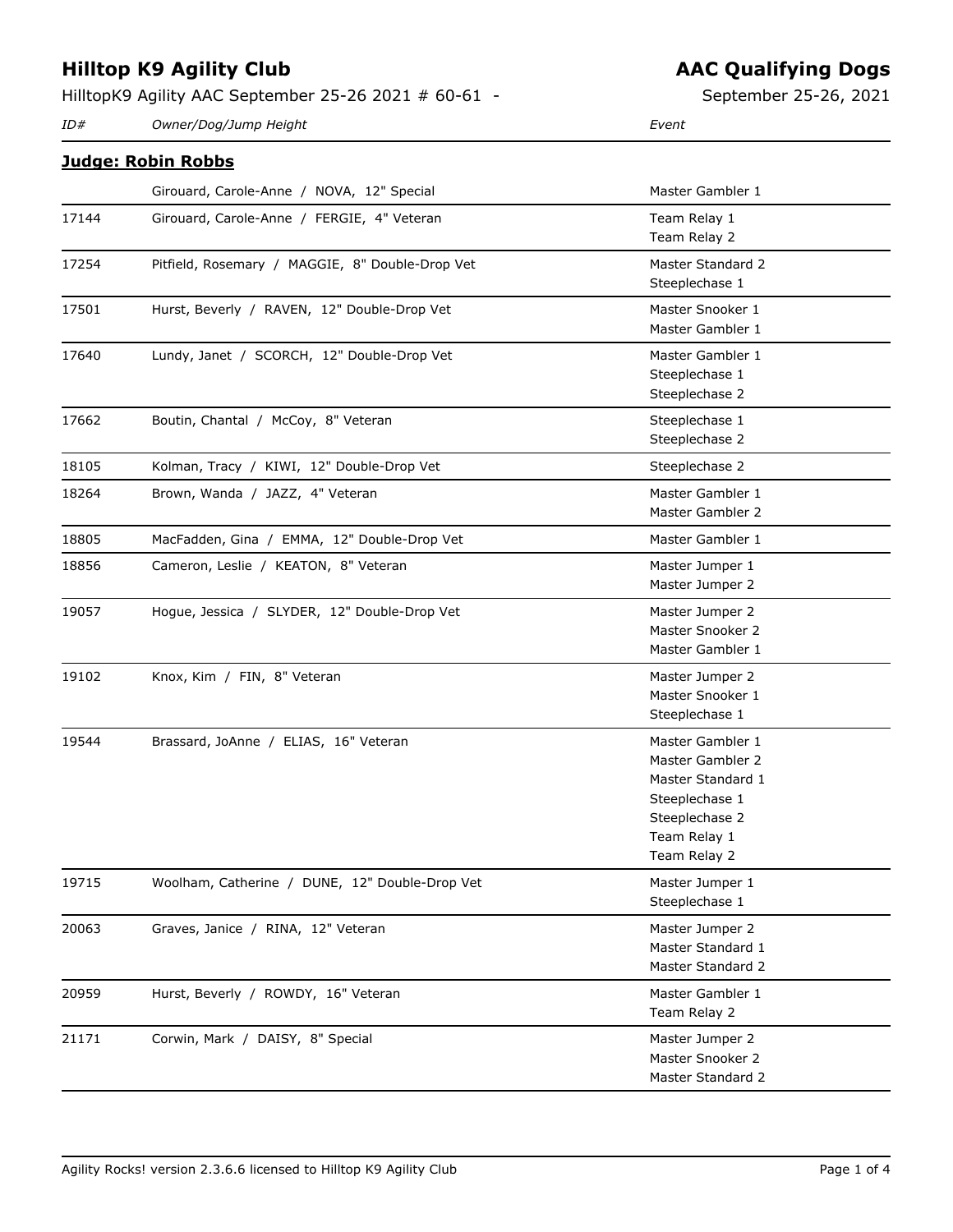HilltopK9 Agility AAC September 25-26 2021 # 60-61 -

21359 Pretsell, Theda / BRIA, 20" Veteran Master Jumper 2

*ID# Owner/Dog/Jump Height Event*

**Judge: Robin Robbs**

L,

 $\overline{\phantom{0}}$ 

 $\overline{a}$ 

 $\overline{a}$ 

| September 25-26, 2021 |  |  |
|-----------------------|--|--|

Master Snooker 1

|       |                                               | Master Snooker 2<br>Master Gambler 1<br>Master Gambler 2<br>Team Relay 1                                                           |
|-------|-----------------------------------------------|------------------------------------------------------------------------------------------------------------------------------------|
| 21405 | Homet, Astrid / KIFF, 16" Veteran             | Master Snooker 2<br>Master Standard 1<br>Steeplechase 1<br>Steeplechase 2                                                          |
| 21880 | Ducross, Mike / ACE, 16" Veteran              | Starter Gambler 1<br>Starter Standard 1<br>Starter Standard 2<br>Starter Snooker 1<br><b>Starter Snooker 2</b><br>Starter Jumper 2 |
| 22897 | Hollylee, Lynda / LILI, 20" Regular           | Master Jumper 2<br>Master Snooker 2<br>Master Standard 2                                                                           |
| 22921 | Viau, Anne / FROST, 12" Double-Drop Vet       | Master Jumper 1<br>Master Snooker 2<br>Advanced Gambler 1<br><b>Advanced Gambler 2</b>                                             |
| 22976 | Graves, Janice / MOKA, 12" Veteran            | Master Jumper 1<br>Master Jumper 2<br>Master Standard 1<br>Master Standard 2                                                       |
| 23066 | Cameron, Leslie / PIXEL, 8" Regular           | Master Jumper 1<br>Master Jumper 2<br>Master Snooker 1<br>Master Standard 1<br>Master Standard 2                                   |
| 23195 | Fontaine, Pauline / ORFEE, 4" Double-Drop Vet | Advanced Snooker 1                                                                                                                 |
| 23410 | Lundy, Janet / JINX, 20" Regular              | Master Snooker 2<br>Master Gambler 1<br>Steeplechase 1<br>Steeplechase 2                                                           |
| 23572 | Kolman, Tracy / WILLOW, 16" Special           | Master Gambler 1<br>Master Gambler 2                                                                                               |
| 23733 | Buchner, Sylvia / GEM, 16" Special            | Master Gambler 2<br>Steeplechase 2<br>Advanced Jumper 2                                                                            |
| 24191 | Delaney, Rachel / FARAH, 20" Regular          | Master Gambler 1<br>Master Gambler 2                                                                                               |

### **AAC Qualifying Dogs**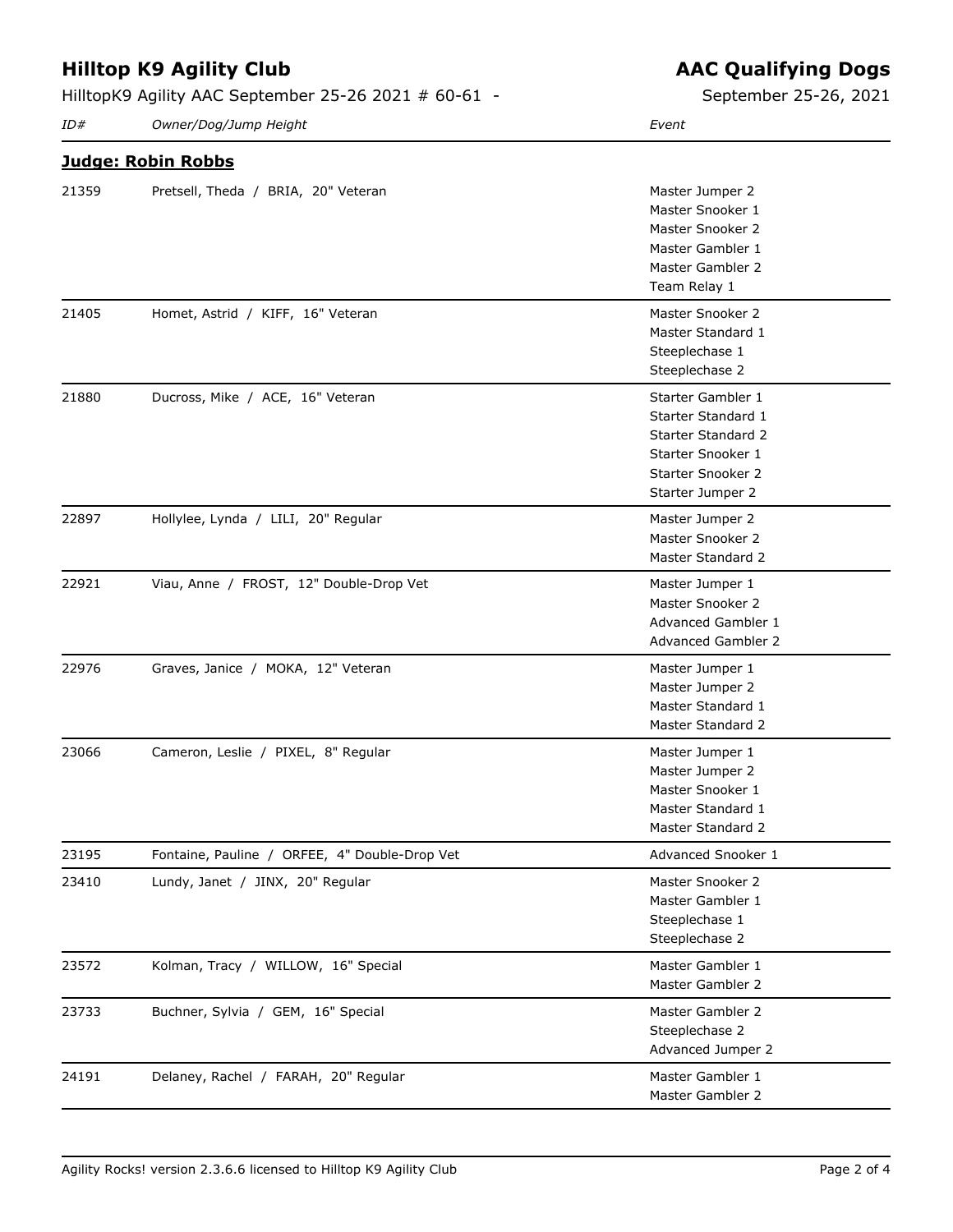HilltopK9 Agility AAC September 25-26 2021 # 60-61 -

*ID# Owner/Dog/Jump Height Event*

**AAC Qualifying Dogs**

September 25-26, 2021

|       | <u> Judge: Robin Robbs</u>                             |                                                                                                                              |
|-------|--------------------------------------------------------|------------------------------------------------------------------------------------------------------------------------------|
| 24194 | DeSerres, Manon / BONITA deSerres, 16" Double-Drop Vet | Master Jumper 1<br>Master Jumper 2<br>Master Standard 2<br>Team Relay 2                                                      |
| 24763 | Brault, Gerry / WILLOW, 20" Regular                    | Master Jumper 1<br>Master Gambler 1<br>Master Standard 2<br>Steeplechase 1<br>Steeplechase 2<br>Team Relay 1<br>Team Relay 2 |
| 24769 | Casey, Sheila / SHAKER, 12" Special                    | Master Jumper 2<br>Master Standard 1<br>Master Standard 2                                                                    |
| 25233 | Coutu, Isabelle / SISSI, 16" Regular                   | Master Jumper 2<br>Master Gambler 1<br>Master Gambler 2<br>Steeplechase 1                                                    |
| 25476 | MacKenzie, Monique / WILSON, 12" Double-Drop Vet       | Master Gambler 1<br>Steeplechase 1<br>Steeplechase 2<br>Team Relay 2                                                         |
| 25663 | Hall, Pippa / MICAH, 16" Veteran                       | Master Gambler 2<br>Team Relay 2                                                                                             |
| 25926 | Pickel, Kathy / JOEY, 4" Veteran                       | Master Jumper 1                                                                                                              |
| 26477 | Dargis, Helene / BUZZ, 16" Special                     | Steeplechase 1<br>Steeplechase 2                                                                                             |
| 27266 | Touchette, Johanne / ONYX, 16" Special                 | Master Jumper 2                                                                                                              |
| 27913 | Homet, Astrid / WEST, 20" Regular                      | Master Jumper 1<br>Master Jumper 2<br>Master Snooker 2<br>Team Relay 1<br>Team Relay 2                                       |
| 27960 | Boutin, Chantal / VIKTOR, 16" Regular                  | Master Snooker 1<br>Master Gambler 1<br>Team Relay 1                                                                         |
| 28008 | MacKenzie, Monique / MURPHY, 20" Regular               | Advanced Jumper 1<br>Advanced Jumper 2                                                                                       |
| 28374 | Kruse, Marsha / QUINN, 20" Special                     | Starter Snooker 1<br>Advanced Gambler 1<br>Advanced Gambler 2<br>Advanced Standard 1                                         |